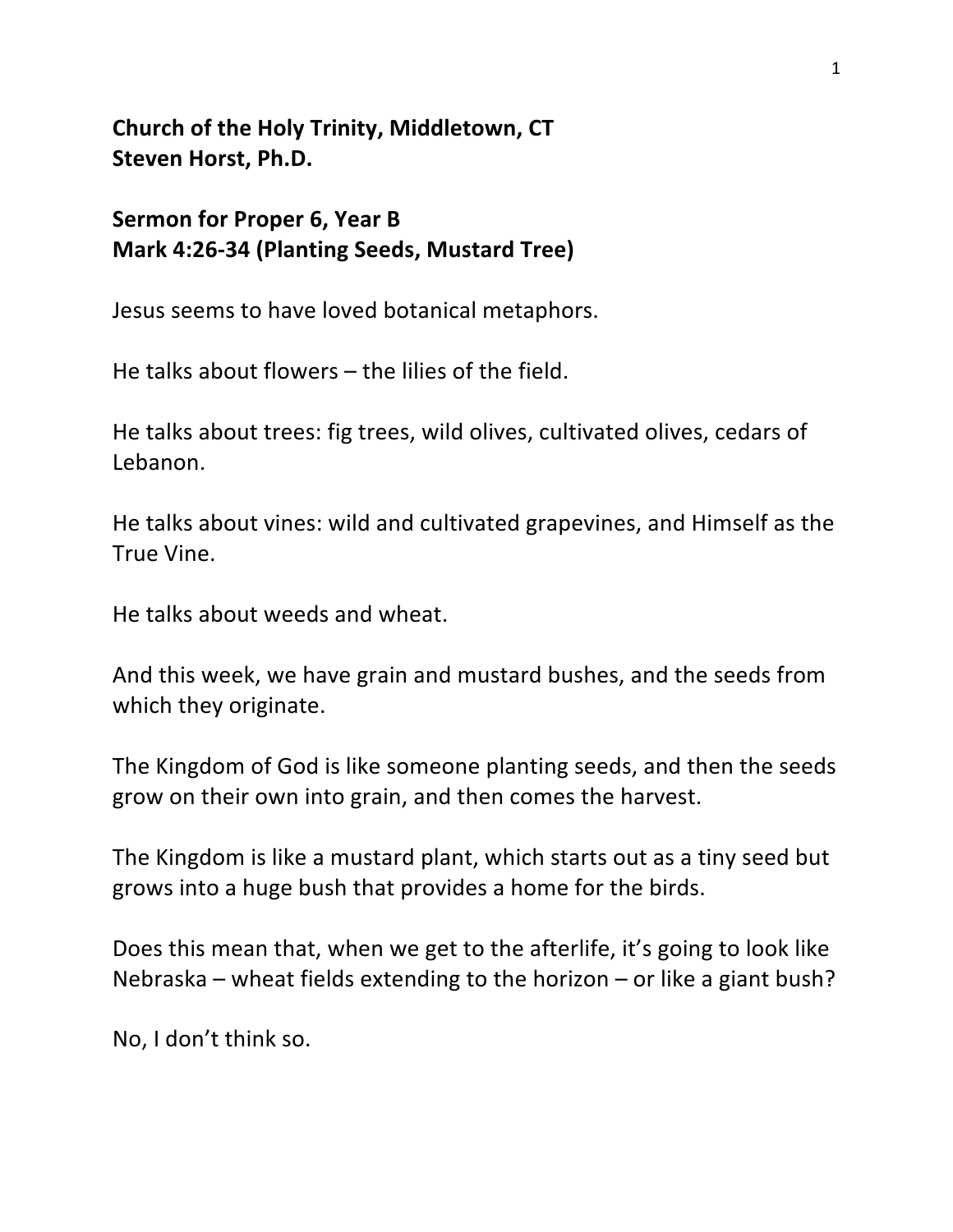These are parables  $-$  Images that convey and perhaps even hide a spiritual meaning.

And a big part of that meaning seems to be something like this:

The Kingdom of God is, in short, like a living thing.

We do not build it.

It grows on its own, like a living thing, in ways we do not understand and cannot foresee.

I've been an amateur home gardener these past 20 years, and as I've learned a little bit about plants and gardening, my appreciation of Jesus' parables has deepened.

Let's start with seeds.

I don't plant most of my plants from seeds  $-1$  buy seedlings from nurseries.

But I have bought seed packets, and once or twice I've collected seeds from my plants to try to grow them again the next year.

Now, maybe Ash can look at a seed and tell you what kind of seed it is, but I sure can't.

I think the only seed I can identify is a Sunflower seed, and that's only because I buy them at the supermarket.

If I opened a bunch of seed packets on the kitchen counter and spilled them all out, I wouldn't know which was which.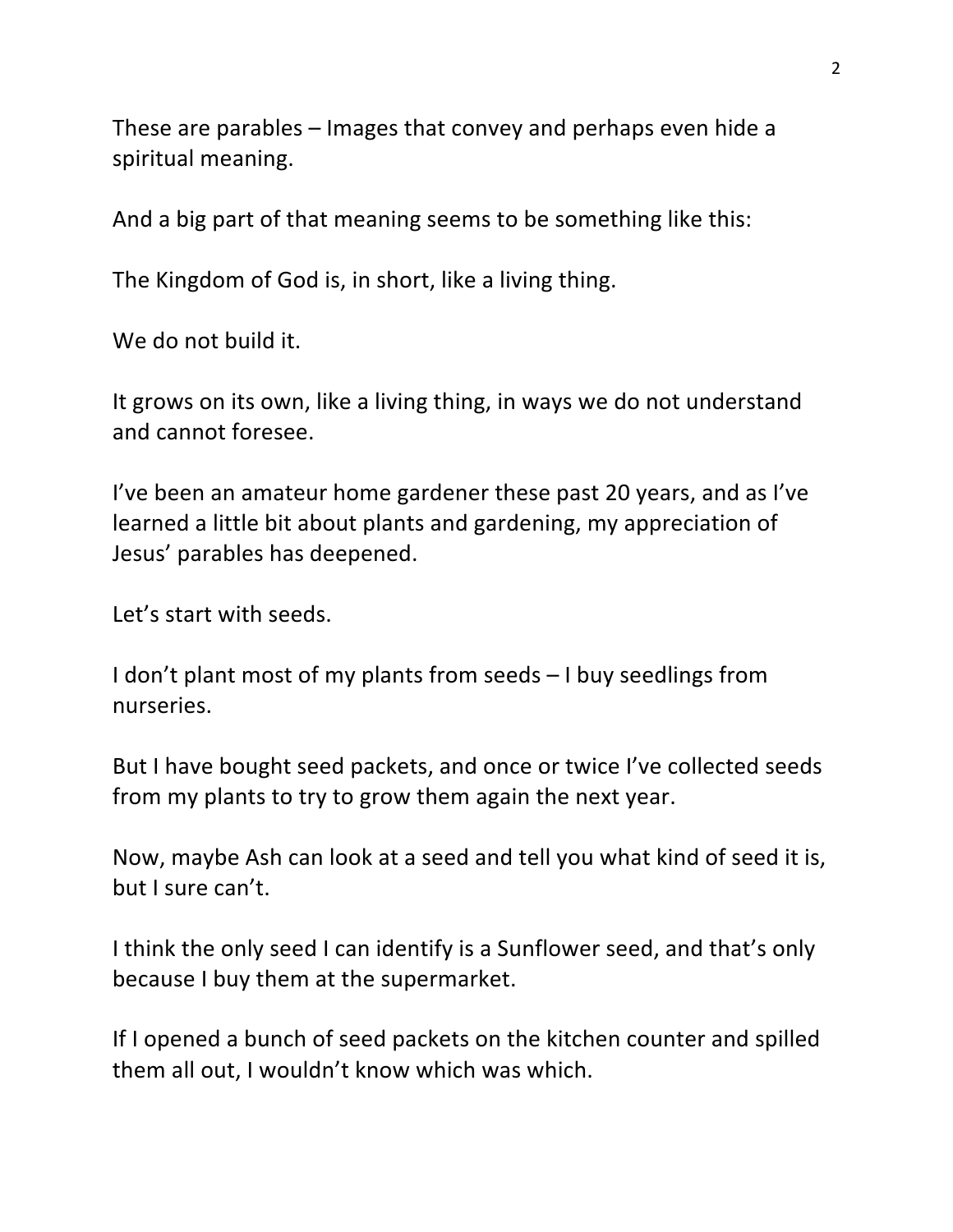And I think that's part of the point  $-$  if you just look at a seed, you don't know what it will grow into.

It's the same with us.

We've baptized two beautiful babies this past month.

You look at them, and you know there's all this potential, but you really don't know who they'll grow up to be.

And we were all that way once  $-$  in fact, when we started out, we were even smaller than seeds, we were single-celled embryos that could only be seen with a microscope.

Probably even an expert biologist would have had a hard time looking at one of us in that first moment and even know that it was a human embryo, and not a dog or a cat, much less what we would grow up to be like.

Even Jesus himself was born like the rest of us, and almost nobody had any inkling who he was  $-$  maybe his mother and Joseph, maybe Simeon and Anna at the temple, but even they had only a dim conception.

And in today's Old Testament, even the Prophet Samuel, who had begun hearing the voice of God as a boy in the temple, did not recognize that David was the boy that God wanted to be the King of Israel – he assumed it must be his big brother with the broad shoulders  $-$  you know, the kind of guy who is captain of the football team.

And that was how the people of Israel had messed up in choosing their first king, Saul – he stood head and shoulders above everyone else, so they assumed he would be a good king, but he was totally unsuited to being a king.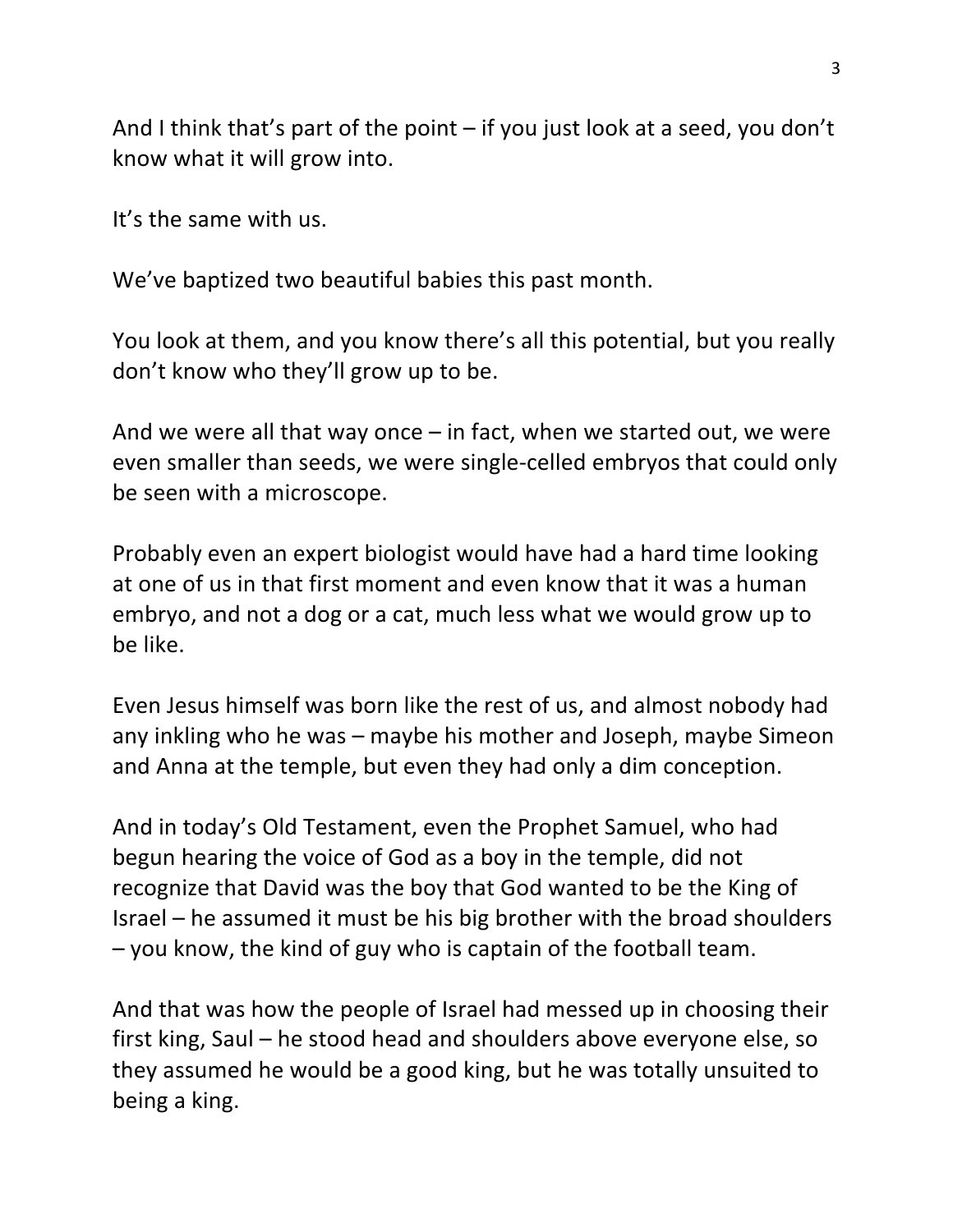Only God knows our potential.

We don't know what God can make anyone else into  $-$  or even what He wants to make us into.

And, not knowing this, we can risk putting limitations upon ourselves and others – as Samuel would have done if he hadn't been so used to listening to the voice of God, even when it disagreed with his own judgment.

Like Samuel, we are all inclined to judge by appearances  $-$  but God judges the heart and provides the growth.

So I think we are called to look upon others  $-$  and ourselves  $-$  with hope and prayer and love rather than with judgment.

Judge not that ye not be judged.

But the parables aren't about natural human development, or about who is going to be King of Israel.

They're about the Kingdom of God.

What is the Kingdom of God?

It God isn't a place you can go to, like the United Kingdom, or could have gone in the past, like the Kingdom of Israel.

It isn't a political state  $-$  but it is a spiritual state: that state we're in when God reigns as King in our hearts and in our lives.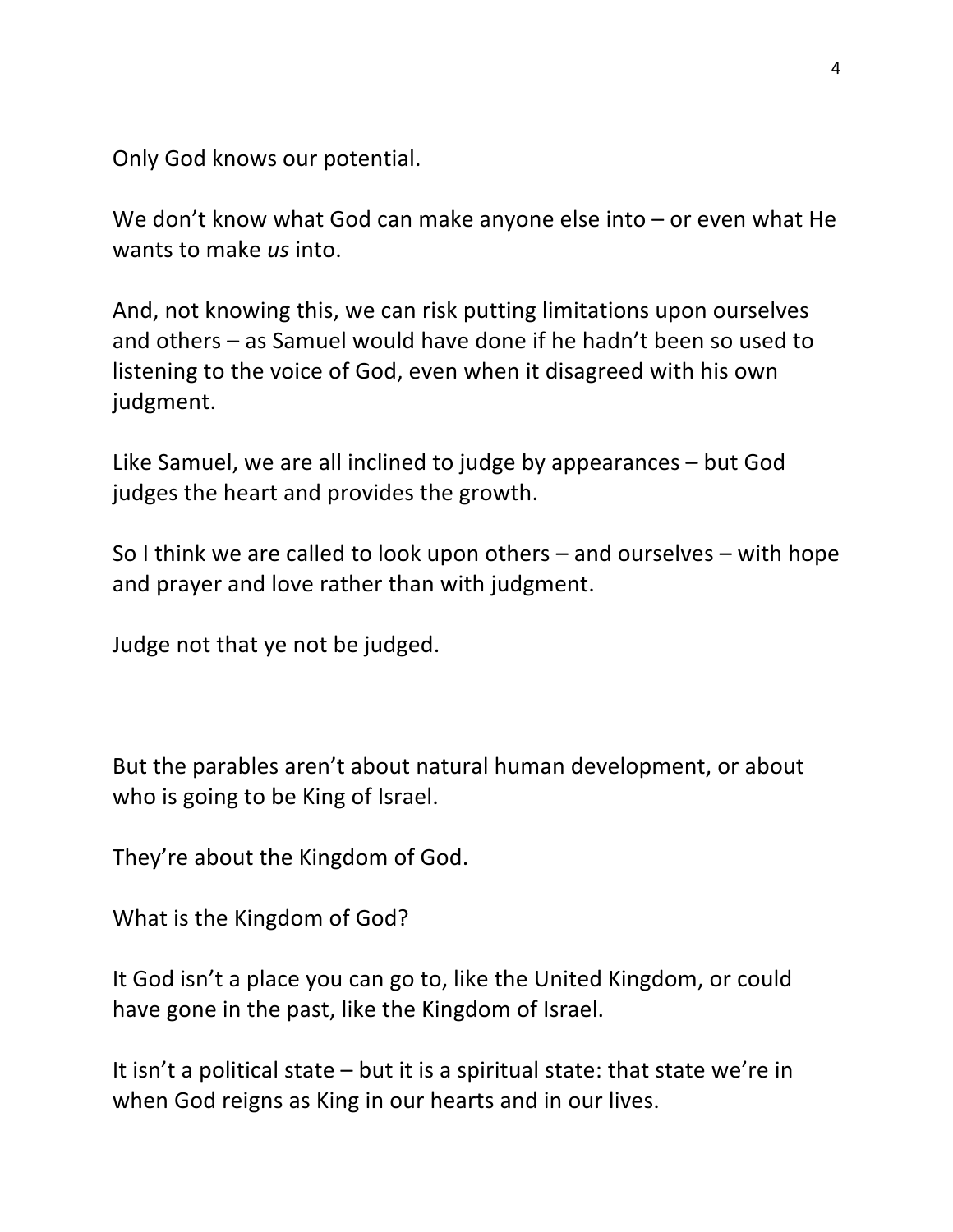It isn't something that comes about through natural biological or social development.

It's something that happens through inner transformation through Christ and the Holy Spirit.

It starts out when a seed is planted.

What's the seed?

In the Parable of the Sower in Luke 8, we are told that the seed is the Word of God.

Maybe it was planted when we were reading or hearing the Bible, or in something someone said to us.

Maybe it was in something someone did out of love.

Perhaps it was first planted when we looked up at the sky or at nature and discerned, as the Psalmist puts it, the Heavens declaring the glory of God and the earth proclaiming His handiwork.

Maybe that first moment is one you can still recall, or maybe you've forgotten when the seed was first planted, perhaps early in your childhood.

But if you responded in faith, it took root and began to grow.

Maybe it's put forth fruit.

Maybe it has grown into a great mustard bush, where other people, and even the birds, can find shade and shelter.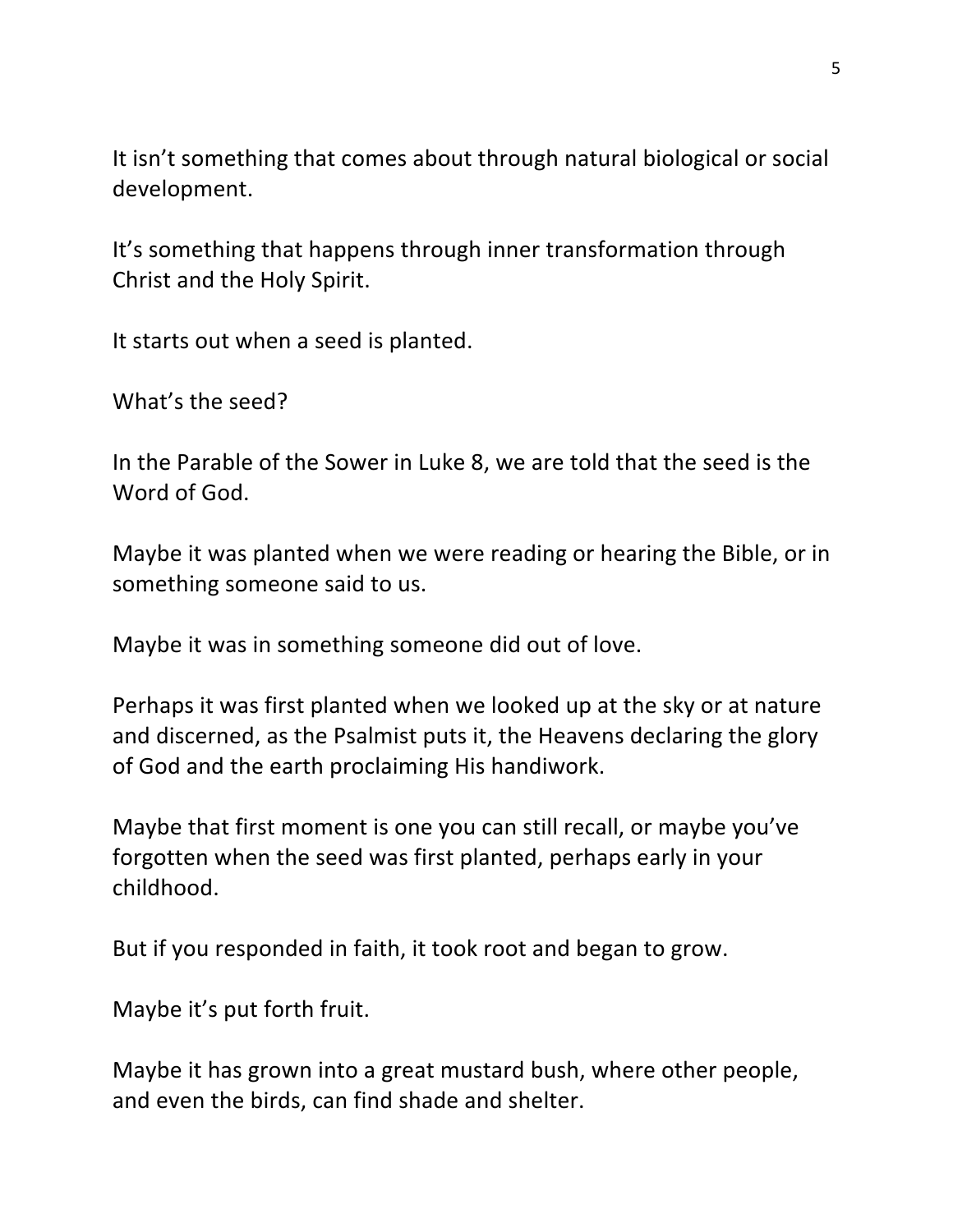Or maybe it's still a tender seedling, just starting to grow in invisible ways.

Maybe other people wouldn't even see it was there.

Maybe on some days you wonder yourself, the way I wonder in early June whether my late-season plants, like the cardinal flowers the hummingbirds love, are coming back this year.

You can't rush it along or make it happen, any more than you can get the plants in your garden to grow faster by grabbing them and trying to pull them upwards.

But, just as with plants, you can make a difference in providing the things that help it grow.

You can water plants when they're dry. You can provide fertilizer, and remove the weeds that threaten to choke them.

In the spiritual life…..You can pray. You can read the Bible. You can meet and worship with others. You can partake in the Sacraments. You can seek to know God better.

And there are many occasions when we have a choice of what to do, and these choices affect our character and our relationship with God.

I sometimes can choose whether to be kind or harsh

....forgiving or unforgiving

…generous or greedy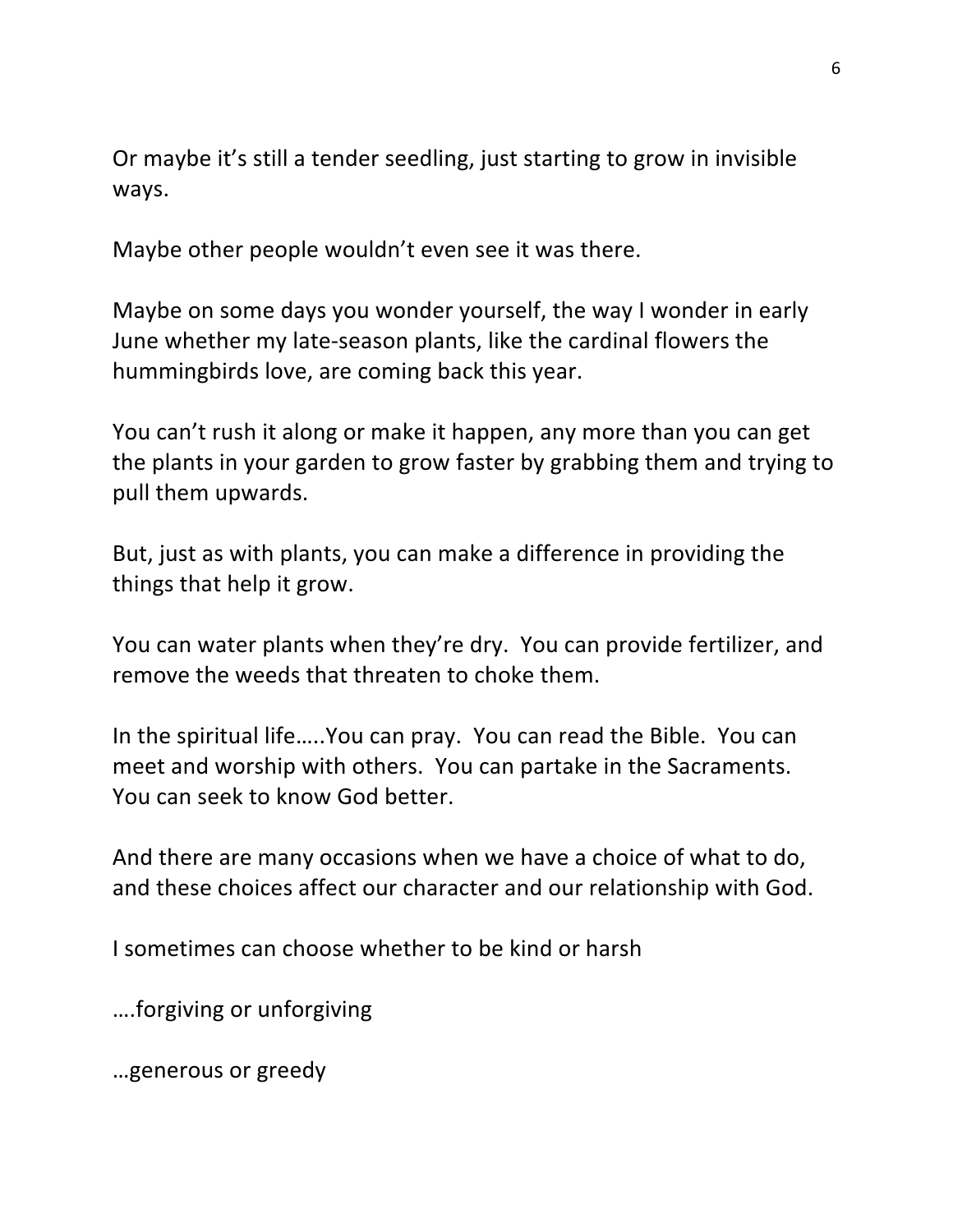... loving or spiteful.

And we can be sowers of the seed as well.

As St. Paul says in Romans 10

"Everyone who calls on the name of the Lord shall be saved."

<sup>14</sup> But how are they to call on one in whom they have not believed? And how are they to believe in one of whom they have never heard? And how are they to hear without someone to proclaim him? <sup>15</sup> And how are they to proclaim him unless they are sent? As it is written, "How beautiful are the feet of those who bring good news!"

What is the "fruit" of a stalk of grain but its seeds?

We help to spread the Kingdom of God when we plant seeds...

By telling people about Jesus

By acting in Godly and loving ways that show the fruit of the Spirit in our lives.

Some people, indeed, are like great mustard bushes  $-$  just being in their presence, you feel the peace and love of God.

Maybe you've known some people like that  $-$  even within this very congregation.

Churches, too, can be like mustard bushes, providing a place of shelter and nurture.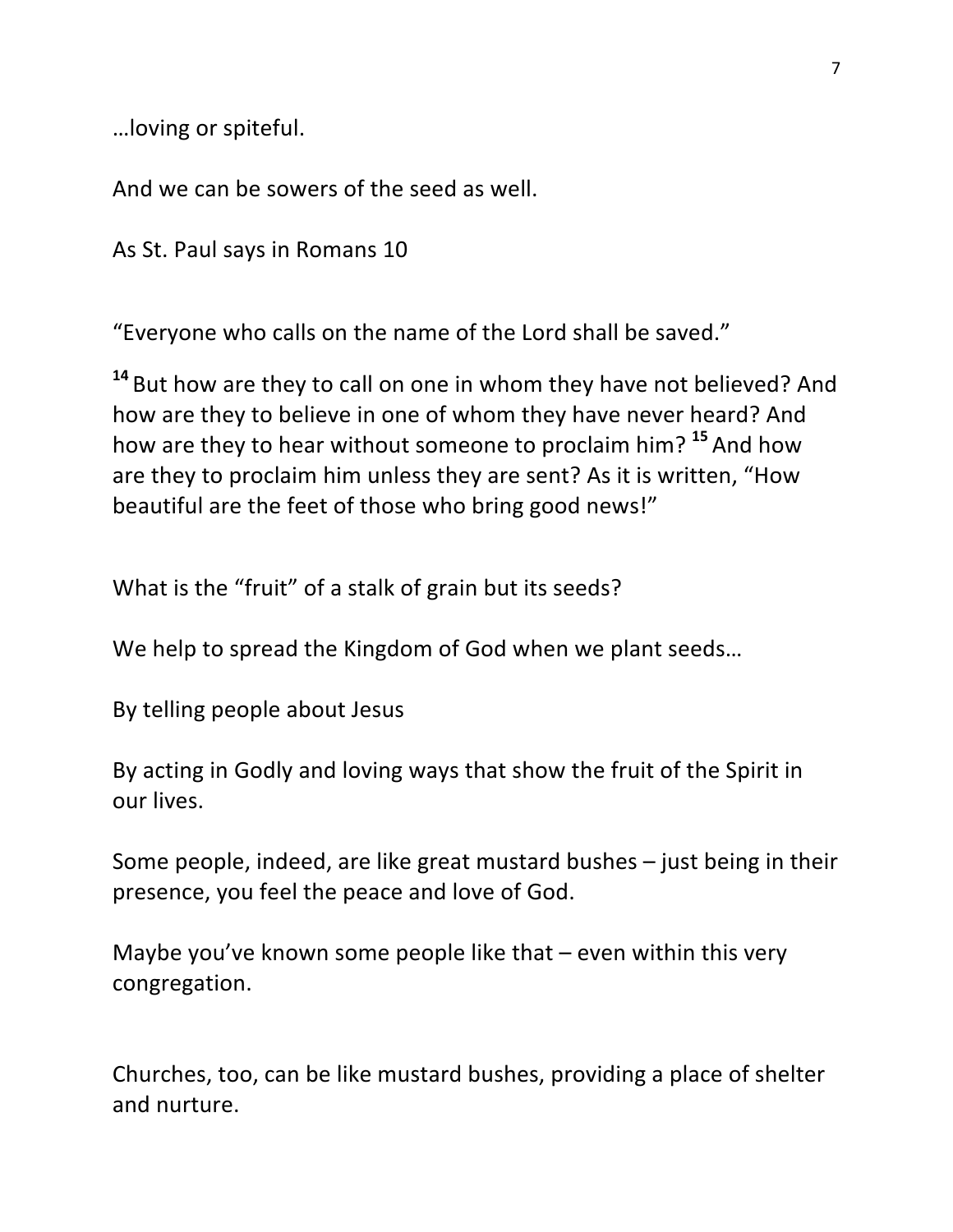Hopefully, many of you come to this place because you are spiritually fed, connect with God, or find a way to express your own gifts and ministries.

And if you're here looking for a church, I invite you to make this your church home.

But Holy Trinity has also quite literally provided shelter for those in need: most recently in the winter warming center for the homeless,

But we were also (in our old building, now Russell Library) the first home for Middletown's public high school.

Our parish hall was an overflow hospital ward during the flu of 1918.

St. Luke's home, which stands behind the church, was founded by Holy Trinity as a home for widows of Civil War veterans.

And many of Middletown's organizations began or operated out of our space. To name a few: Head Start, Oddfellows, the city's first soup kitchen, numerous 12-step groups, and most recently, the Ekklesia Christian dance company.

This is largely how we are known as a church in the Middletown community  $-$  it is a part of our witness to Christ, and a way of sowing the seeds of the Gospel.

Indeed, if we were looking for a new and non-traditional name for our parish, I might just suggest "The Mustard Tree."